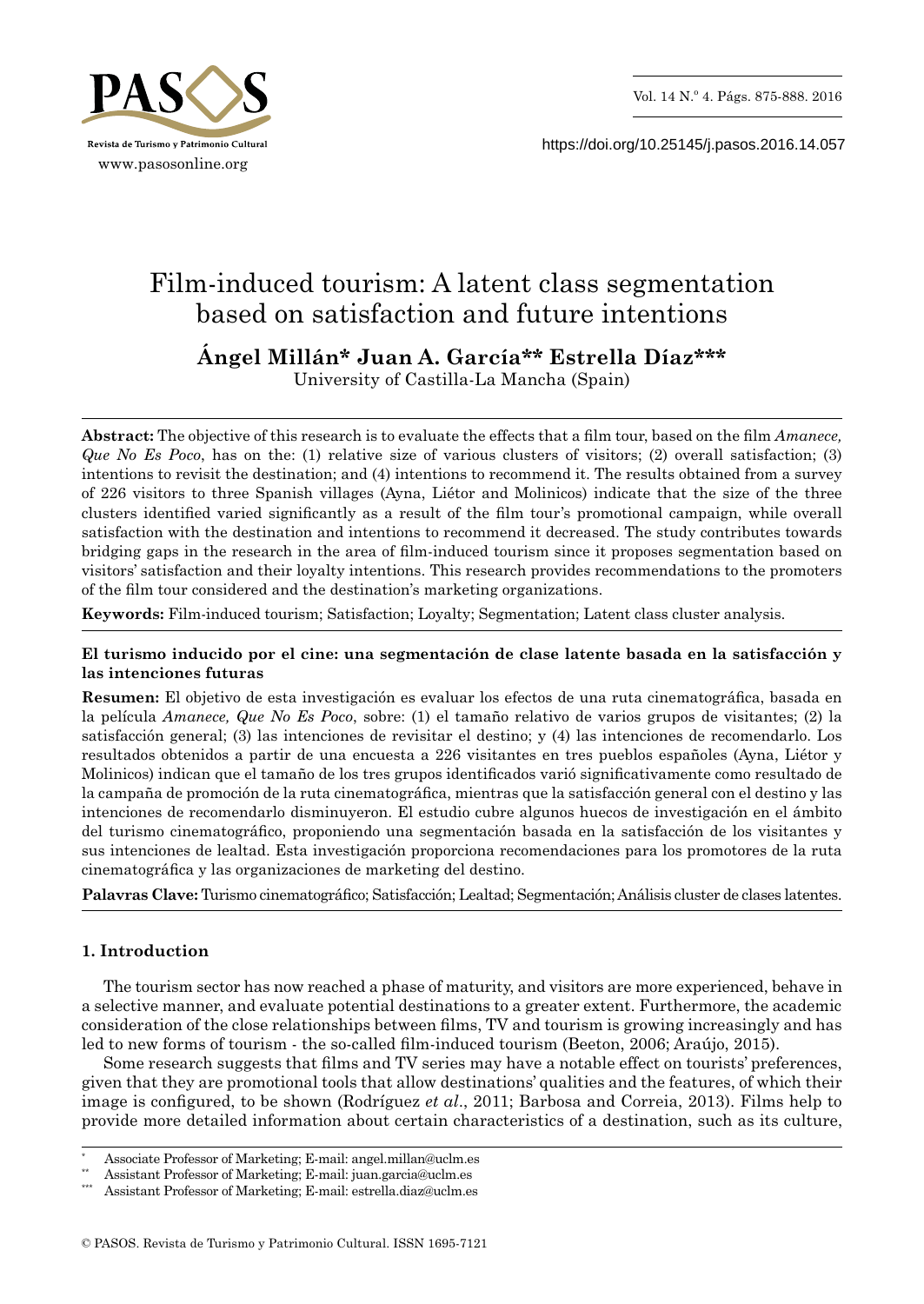heritage or nature, which could have an influence on a positive attitude towards the destination (Pan and Ryan, 2013). This positive attitude and the image induced by the film may in turn motivate visits to the destination.

Despite the evidence of the film-induced tourism phenomenon around the world, there are some gaps in the way in which this phenomenon has been approached to date (Kim, 2012a). The main research focus continues to be primarily on business-related issues, including destination marketing, branding and image, destination choice and motivation, and impact and management (Kim *et al*., 2009). Nevertheless, few studies that analyse the impact of promoting a destination via a film tend to focus on: (1) the size of different segments of visitors; and (2) critical variables for the destination's long-term survival, such as the visitors' satisfaction and loyalty intentions.

Bolan *et al*. (2011) suggest the need for a more in-depth search for the factors that make the promotion of a destination on the basis of a film decrease its visitors' satisfaction and loyalty. According to the theoretical model developed by the aforementioned authors (distortion theory), if there is not a good fit between the destination's real attributes (history, culture or landscape) and the image induced by the film, then a distortion will be produced (provoked by the lack of authenticity), which will generate an unsatisfactory experience, and will consequently reduce the chances of the visitor returning to and recommending that destination (Lu *et al*., 2015).

This paper therefore focuses on the case of a film tour that is associated with a Spanish surrealist cult film (*Amanece, Que No Es Poco*). A film tour can be defined as a tour developed in order to visit the destinations that appear in a film (Beeton, 2005). This research therefore has the following objectives:

- 1)To identify and describe the various segments of visitors to the destination according to their satisfaction and conative loyalty (intentions to recommend and revisit). The spending per person per day variable and other covariates are also considered in order to profile the segments obtained (e.g. degree of interest in the film, profile considering the type of film, or age).
- 2) To evaluate whether the film tour's advertising campaign has had any effect on the relative size of the various segments of visitors to the destination.
- 3) To determine whether the launch of the film tour has increased the destination's capacity to satisfy its visitors and attain their loyalty.

## **2. Literature review**

## **2.1 Film-induced tourism: Concept and its importance**

Film-induced tourism is continually growing in the international arena as a consequence of the relevance of films and television in consumer entertainment patterns (Rodríguez *et al*., 2011; Rodríguez *et al*., 2014). In the specific case of Spain, some destinations use films and TV series as a promotional tool, but cooperation between tourism and audio-visual sectors is still limited (Araújo and Fraiz, 2013).

Film-induced tourism is defined as a tourist visit to a destination featured on television, video or the cinema screen and, from a wider perspective, also includes participation in activities such as visits to studios and film theme parks, or attending film premiers and festivals (Beeton, 2005; Hudson *et al*., 2011).

Connell (2012) states that film-induced tourism is a subject of cross-disciplinary academic study, highlighting the major research themes, issues and contributing conceptual frameworks related to film-induced tourism, critiquing existing and developing perspectives and addressing critical gaps in knowledge. A literature review has additionally allowed us to discover a relatively large amount of studies concerning the economic effects of film-induced tourism (Flores, 2015; Rittichainuwat and Rattanaphinanchai, 2015); the opportunities that it may provide for destinations' marketing strategies (O'Connor *et al*., 2008); and its influence on visitors' motivation (Hudson *et al*., 2011; Rodríguez *et al*., 2013), the destination image (Hahmand Wang, 2011) or its identity (Beeton, 2004a; Bandyopadhyay, 2008). However, very little research within the sphere of film-induced tourism analyses the process of evaluating the tourist experience (Carl *et al*., 2007) and its effects on: overall satisfaction, and intentions to revisit and recommend the destination. Hudson *et al*. (2011: 178) point out that "empirical studies attempting to measure the impact of films on the perception and behavioural aspects of the viewers relating to a specific destination are scarce."

Furthermore, there are few studies dealing with the degree of authenticity or fit that is needed between the destination's actual characteristics and those represented in the film or television series in order to maximise the potential and effects of film-induced tourism (Tzanelli, 2006; Bolan *et al*.,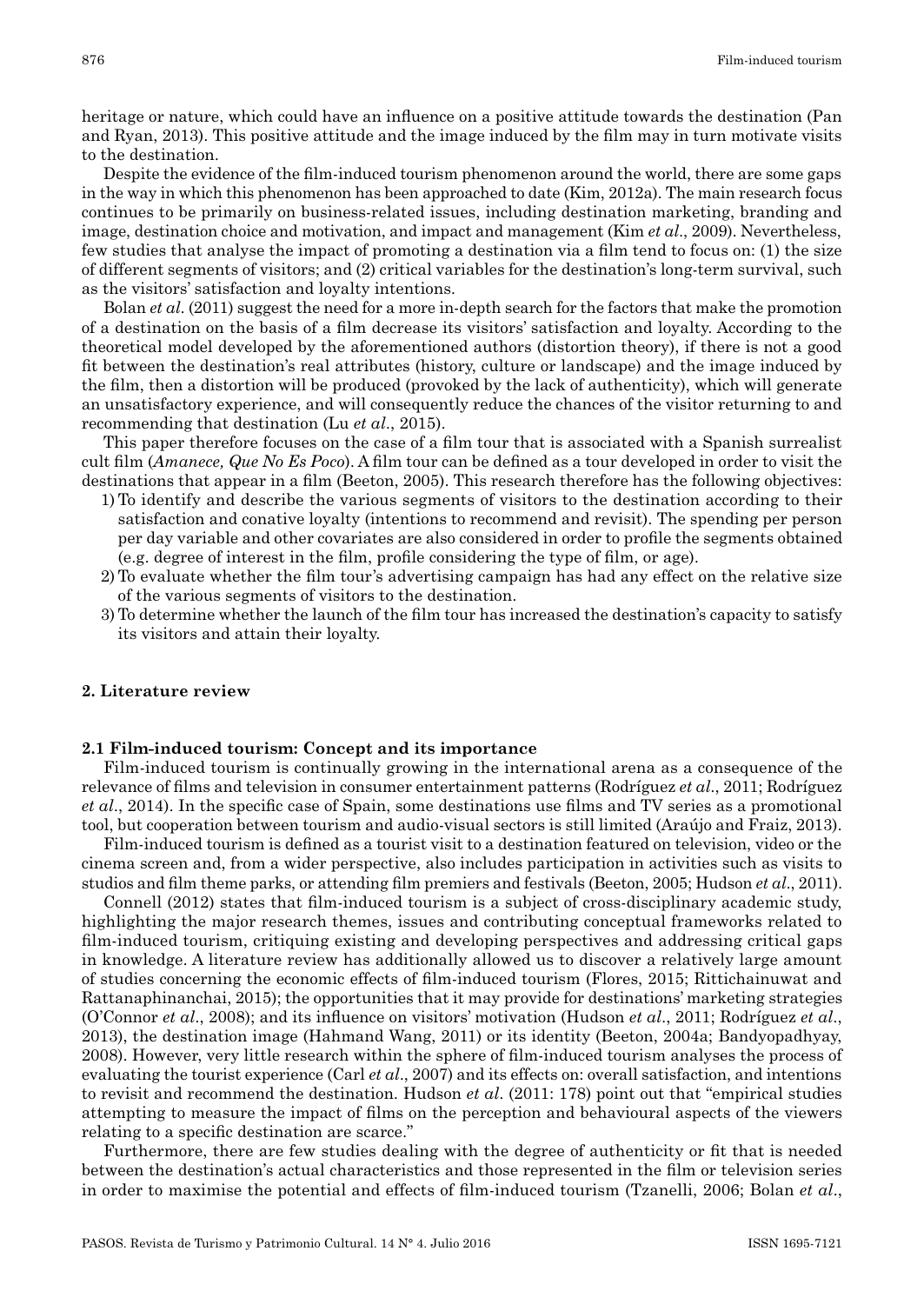2011). According to Buchmann *et al*. (2010), tourists' experiences of authenticity are often complex productions of personal history and knowledge, social processes, embodiment and place. These authors suggested that symbolic (authentic) experiences and embedded meaning and values emanate not only from objects/icons and sights, but also from the very moment of embodied interaction with the place(s) and other aspects such as symbolised and contextualised previous viewing experiences and the tourists' memory of them.

## **2.2 Film-induced tourism and satisfaction with the destination**

Within the scope of tourism research, satisfaction with the destination is defined as the psychological result that is produced after the visitor's participation in activities and experiences offered by that destination (Kozak, 2001). Meng *et al*. (2008) consider that satisfaction with the destination indicates the degree to which it adapts to the visitor's needs, thus allowing tourism agents to improve the quality of their products and services.

The vast majority of studies dealing with satisfaction with the destination focus on establishing the impact of individual attributes on overall satisfaction (Stylos and Andronikidis, 2013). Furthermore, Kozak (2001) suggests that the visitor's overall satisfaction with the destination has a greater impact on the intention to revisit it. The overall experience at the destination may therefore stimulate future positive behaviour and a repetition of the visit (Connell and Meyer, 2009).

The visitor's level of satisfaction depends on his/her expectations and the degree to which the tourist experience adapts to these expectations. Buchmann *et al*. (2010) developed a model focused on analysing hyper-real tourism and film tourists' experiences. These authors argue that if the visitors' expectations are based on hyper-real images of the film, which do not coincide with the real *in situ* experience, then those visitors may be dissatisfied. In the opposing case, an experience that coincides with the visitor's expectations may lead to satisfaction. This signifies that if the visitors' real experiences are the same as their hyper-real expectations, they will attain a real experience, which will result in satisfaction (Carl *et al*., 2007; Kim, 2010).

In this respect, Tzanelli (2004) sustains that there is a risk in film-induced tourism when the image induced upon viewing the film does not correspond with the reality of the destination, and denominates this phenomenon as lack of authenticity. Beeton (2005) similarly establishes that visitors to a tourist destination may feel disappointed or dissatisfied when they do not experience at the destination what they have seen in the film. For those individuals who have been motivated to visit the destination as a result of viewing a film, this perception represents an unauthentic experience that does not adjust to their previous expectations of the destination. Carl *et al*. (2007) studied the experiences of tourists that visit two locations in New Zealand at which the film *The Lord of the Rings* was filmed. These authors discovered that those visitors who were most involved and had a high level of experience with the film were most likely to be satisfied. Kim (2012b) similarly analyses the Korean television series *Winter Sonata*, and highlights that previous experience of this series not only creates memories and personalised links, but also determines an intensification of the touristic experience.

Bolan *et al*. (2011) go further in this research topic, and analyse the effects on film-induced tourism when there is a discrepancy between the perception of the destination as a result of having seen the film and the reality experienced at the destination. Kim (2012a) proposes that the experience of viewing the film together with the touristic experience at the location could be considered as a highly personalised, subjective and unique experience founded on each individual's pleasure, emotions, imagination, interpretation and memory. These authors identify various film tourist profiles and formulate a series of recommendations in order to reduce this discrepancy.

## **2.3 Film-induced tourism and loyalty to the destination**

Film-induced tourism can, from the point of view of long-term management, be considered as an effective tool by which to attract tourists to the destination and stimulate a repetition of that visit (Beeton, 2004b). However, it might also be important to discover whether film tourists are motivated to visit a place solely because it is a film location, in order to discover the tourists' main motivations to visit the destination (Meleddu *et al*., 2015). This situation could affect changes in behaviour intentions. Macionis and Sparks (2009) establish that the majority of film tourists are in fact accidental, although a relevant proportion of the visits to places where films have been shot are made by fans who are attracted by the film. These fans may have seen the film on numerous occasions and may have higher expectations than other visitors who have only seen the film once (Carl *et al*., 2007). This specific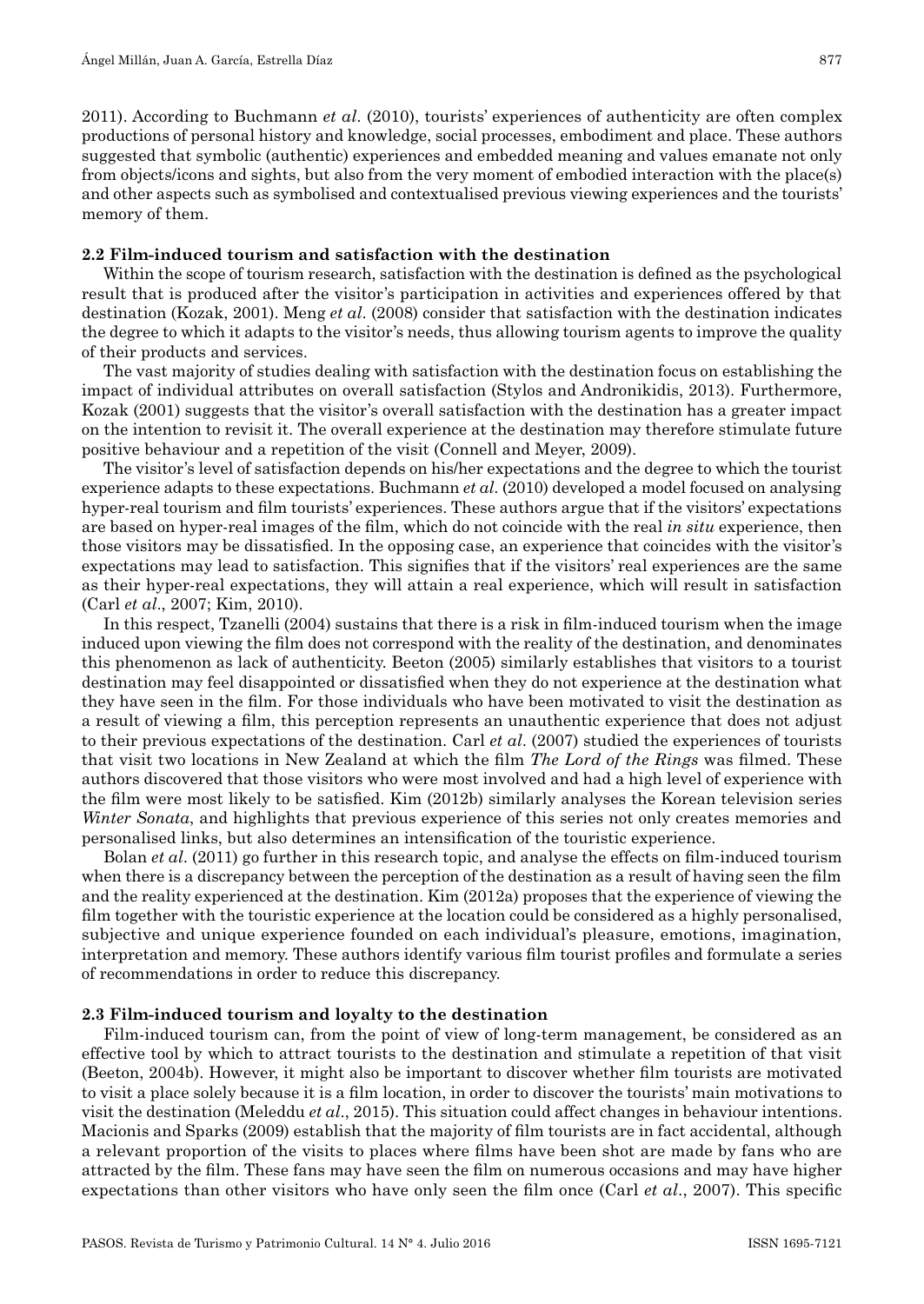characteristic converts this group of fans into a collective that will be highly sensitive to and critical of the destination, and it will therefore be difficult to satisfy them and promote their loyalty. Managers should therefore understand what factors influence loyalty to a destination.

Phillips *et al*. (2013) pointed out the importance of studying tourist behaviour intentions. Kim (2012b) similarly suggests that on-site film-tourism experiences have a significant influence on satisfaction, revisit intention, and intention to recommend. Those visitors who return to the destination act as informal channels of information via recommendations (positive word-of-mouth communication). Within the area of tourism, several studies consider that recommendation is the best indicator of a visitor's loyalty since, given the characteristics of certain tourist destinations, a repeat visit is improbable (Ozturk and Qu, 2008).

Theoretical studies defend the concept of loyalty by focusing on behavioural aspects. Nevertheless, from a practical point of view, Fandos *et al*. (2011) point out that attitudinal measures of loyalty (which include behavioural intentions) are more interesting than those that are purely behavioural. According to these authors, behavioural approximations of loyalty do not permit us to identify its antecedents; whilst if loyalty is conceptualised as an intention, then it is possible to search for factors that generate loyalty. The measurement of loyalty in empirical research is therefore based principally upon intentions to revisit and recommendation (Barroso *et al*., 2007).

#### **2.4 Studies concerning segmentation within the scope of film-induced tourism**

The segmentation of film tourists is a very interesting research topic, but there are numerous research gaps that need to be bridged. In fact, studies that analyse the segmentation of film tourists are notably scarce. Macionis (2004) divides film tourists into three segments: (1) serendipitous film tourists, who travel to a destination that has appeared in a film by chance; (2) general film tourists, who do not specifically visit a place because it has appeared in a film, although they participate in some of the film tourism activities once at the destination; and (3) specific film tourists, who visit and actively seek locations that they have seen in films. Kim *et al*. (2010) carried out a survey of visitors from Japan, China and the United States who had travelled to Korea. These authors identified three segments of visitors: (1) the low involvement type (33%), who showed little interest in Korean tourist products; (2) the consumption seeking type (27%), who wished to consume; and (3) the film-induced tourism seeking type (40%), those in active search of film tourism, who show a high preference for the consumption of film tourism products related to Korean films and television series.

Nevertheless, Rittichainuwat and Rattanaphinanchai (2015) established that research on the film tourist is still limited and that gaps remain which require further research as regards the typologies of tourists visiting a film destination. A segmentation of visitors based on both satisfaction and loyalty intentions may be useful for destination marketing organisations, since both variables are crucial to the evaluation of the destination's possibilities of long-term survival.

## **3. Research Method**

#### **3.1 Information about the tourist destination, the film and the film tour**

The three villages considered in the present study (Ayna, Liétor and Molinicos) are situated in Castilla-La Mancha (Spain). The principal tourist attraction is nature, and it is an appropriate destination at which to take part in active tourism and eco-tourism. These three villages are located in the Alcaraz and Segura natural parks. In this area, tourists can find a mosaic of contrasts which include plains, mountains and water landscapes. Intricate valleys and steep mountain ranges combine with vast plains. The region has bright, rugged rivers flowing through tranquil wetlands. This region is appropriate for the practice of active tourism, particularly hiking activities among terraces, tunnels and trenches in countryside replete with alternating meadows and tilled fields. The typology of tourism that these destinations have offered both in the past and currently (after the launch of the film tour) is basically similar. These destinations are based on active tourism, and this type of tourism has not changed since the film tour came into being. However, the promotion of the film tour did not have the desired effects as regards transforming the tourism at these destinations into cultural tourism based on a film.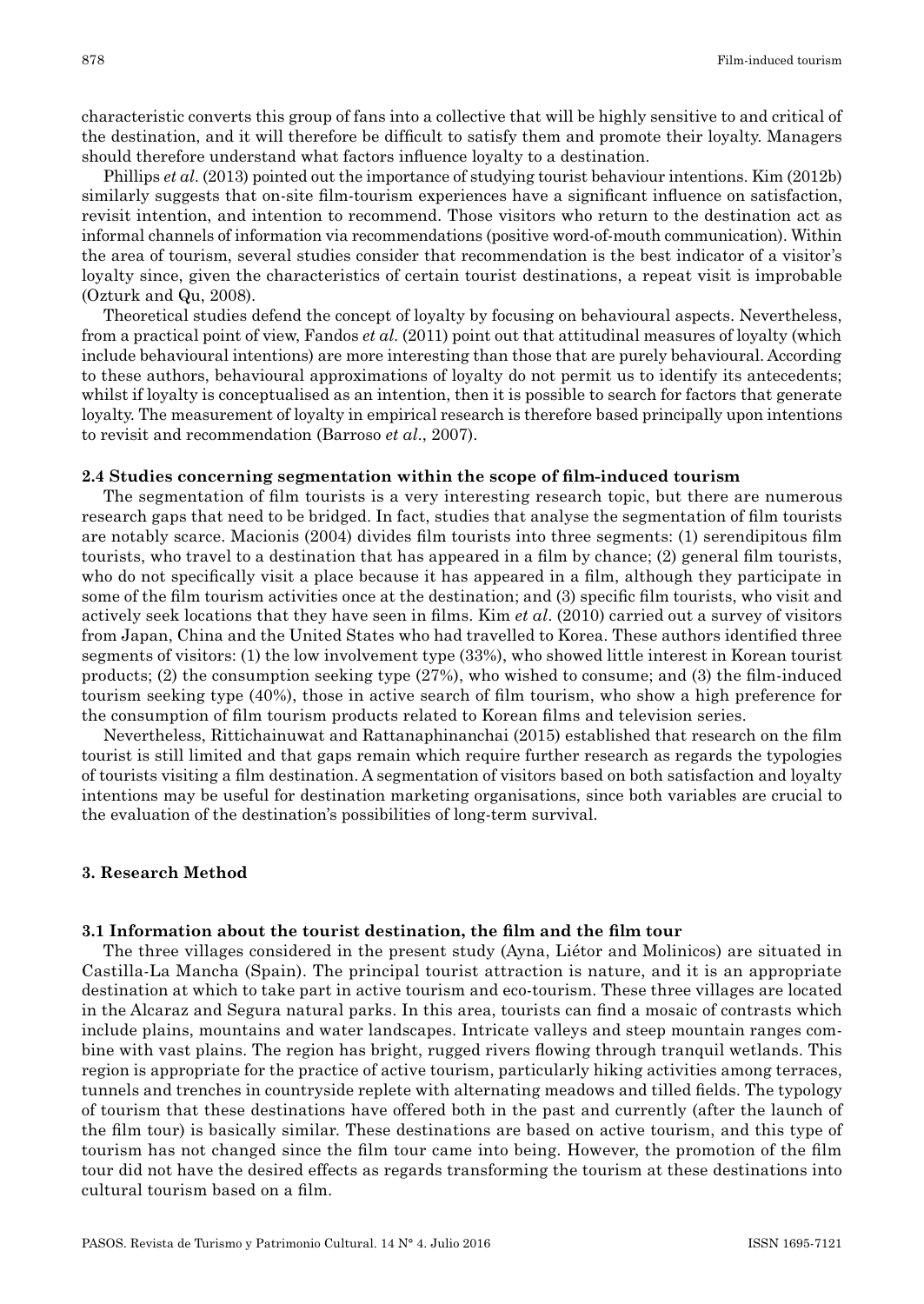The film tour is based on the film *Amanece, Que No Es Poco*. This film, which was written and directed by José Luis Cuerda in 1988, was shot in the three villages cited above. It premiered in 1989, and is a surrealist comedy that relates absurd and completely unreal and impossible situations. In fact, of the 586 surrealist films registered by *Film Affini*ty, *Amanece, Que No Es Poco* occupies eighteenth position as regards best evaluated films (accessed on 30 March 2015).The plot of this film is based on Teodoro, a young Spanish engineer who works as a lecturer at the University of Oklahoma (USA). However, he takes a sabbatical and returns to Spain. Upon his arrival, he discovers that his father has killed his mother because she was "very bad". He is understandably upset, and so his father proposes that they go on a motorbike trip together to help him get over it. Teodoro and his father arrive at a distant mountain village in the Alcaraz natural park and have surrealistic experiences with the inhabitants of the village, which is in reality three villages (Ayna, Lietor and Molinicos). *Amanece, Que No Es Poco* is one of the most surreal films that this director has shot. In this film, the characters and landscapes are part of the community of Spain at that time. The film shows the life of the people and their personalities in beautiful scenery and realistic landscapes.

This film tour includes a visit to an interpretation centre in the village of Ayna. The objective of this interpretation centre is to impart knowledge about the touristic product centred on the film *Amanece, Que No Es Poco* and the destinations at which film was shot. This interpretation centre uses different audio-visual media to enhance the understanding of the film. In order to aid and stimulate the discovery process and the visitor's intellectual and emotional connection to the film, the main presentation strategy uses exhibitions of set designs and multimedia programmes. This interpretation centre could be a viable solution as regards effectively communicating information about the film in these rural areas.

The film tour covers 30 of the scenes and locations from the film in the three villages. Various events were organised to celebrate the film's 20th anniversary, one of the most important being a publicity campaign organised by the Castilla-La Mancha Regional Government in order to present the film tour at the FITUR International Tourism Fair.

## **3.2 Data collection, instruments and analysis procedure**

The information needed for this study was obtained using a personal survey of visitors to the three villages, who took the tour in two successive periods. The first group of surveys (*n* = 82) was carried out in the month immediately prior to the presentation of the film tour at FITUR (i.e. January), and the second group ( $n = 144$ ) was carried out after its presentation at FITUR (i.e. April), with the objective of evaluating the short-term effect of the launch of the film tour. The technical specifications of the study are presented in Table 1.

| Characteristics  | <b>Survey</b>                                             |
|------------------|-----------------------------------------------------------|
| Population       | Visitors to villages on the film tour (finite population) |
| Sample size      | 226 surveys                                               |
| Sampling error   | ± 6.3%                                                    |
| Confidence level | $95.5\%$ (K=2; p=q=0.5)                                   |
| Sampling process | Convenience sampling                                      |
| Survey method    | Personal survey                                           |

## **Table 1: Technical details of the study**

The questionnaire used in both periods was designed to collect data concerning: (1) satisfaction with the visit to the film locations; (2) overall satisfaction with the destination; (3) intentions to revisit the destination, and (4) intentions to recommend the destination. All the items used, which are shown in Table 2, were measured using a 7 point Likert-scale and were adapted from previous research (Rodríguez *et al*., 2006; Alén *et al*., 2007). The questionnaire also contained questions relating to the tourist trip and the visitors' socio-demographic profiles.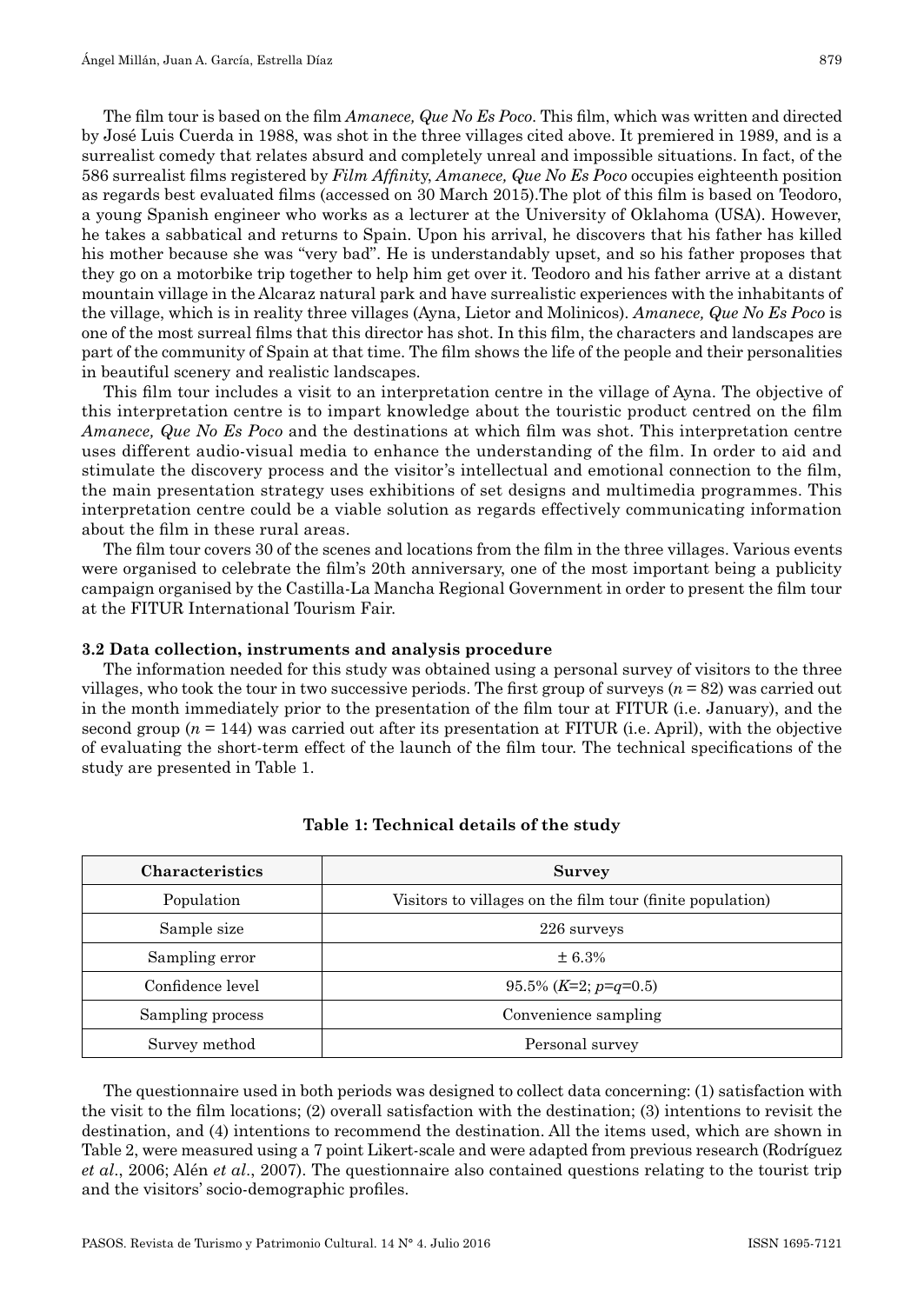| Concept/Item                                                     | Reference                 |  |
|------------------------------------------------------------------|---------------------------|--|
| Satisfaction with the visit to the film locations                | $Kim$ and $Kim$ $(2005)$  |  |
| I am satisfied with the visit to the film locations              |                           |  |
| Overall satisfaction with the destination                        |                           |  |
| I am satisfied with the destination visited                      | Rodríguez et al. (2006)   |  |
| The destination was better than I expected                       |                           |  |
| Intentions to revisit the destination                            | Alén et al. (2007)        |  |
| If I can, I have the intention of coming back to the destination |                           |  |
| Intentions to recommend the destination                          |                           |  |
| I would encourage my family and friends to come                  | Alén <i>et al.</i> (2007) |  |
| I would recommend it to anyone that asks me                      |                           |  |
| I would give good references of this destination to others       |                           |  |

**Table 2: Items used to measure satisfaction and loyalty intentions**

The data obtained were analysed using multivariate (principal components analysis and latent class cluster analysis) and bivariate techniques (chi-square test of independence and *t*-test for equality of means). The latent class cluster analysis was carried out using Latent Gold® 4.5, while the software used for the remaining analyses was IBM® SPSS® Statistics 22.0.

## **4. Results**

It was first necessary to verify the reliability of the concepts measured with two or more items: overall satisfaction with the destination (two items) ( $\alpha$  = 0.956), and intention to recommend it (three items) ( $\alpha$  $= 0.827$ . Two principal components analyses were performed. With regard to the overall satisfaction with the destination, a single factor was obtained with an eigenvalue greater than one, which explained 95.7% of the items' variance. In relation to the intentions to recommend the destination, only one factor was extracted that accounted for 75.3% of the variance. The factor scores were saved as new variables with an average of zero and a standard deviation of one. In order to facilitate the interpretation of the results, the items used to measure satisfaction with the visit to the film locations and intentions to revisit the destination were also standardised by subtracting the mean and dividing by the standard deviation.

In order to achieve the first objective of this research, a latent class cluster analysis was conducted. This analysis was used in an attempt to evaluate the heterogeneity of the visitors according to their satisfaction with the visit to the film locations and with the destination, and their intentions to revisit and recommend the destination. The spending per person per day was also considered. In addition to these five variables, which were used as indicators or segmentation criteria, other covariates were also included in order to describe the clusters identified and to reduce classification errors (Vermunt and Magidson, 2005).

The optimum number of clusters was identified by estimating five models, incorporating between one and five latent classes. The BIC (Bayesian Information Criterion) and the CAIC (Consistent Akaike Information Criterion) were calculated in order to evaluate the parsimony and goodness of fit of each model. We accepted that model which yielded the lowest BIC and CAIC, along with a bootstrap *p*-value of *L2* greater than 0.05 (Table 3). The application of these criteria indicated the existence of three typologies of visitors (Vermunt and Magidson, 2005).

| Model              | Log-<br>likelihood<br>(LL) | $BIC$ $(LL)$ | $CAIC$ $(LL)$ | Number of<br>parameters | <b>L-squared</b><br>$(L^2)$ | df  | <b>Bootstrap</b><br><i>p</i> -value | Classification<br>errors |
|--------------------|----------------------------|--------------|---------------|-------------------------|-----------------------------|-----|-------------------------------------|--------------------------|
| One cluster        | $-1472.20$                 | 3161.22      | 3201.22       | 40                      | 2645.62                     | 186 | 0.16                                | 0.00                     |
| Two<br>clusters    | $-1382.71$                 | 3090.66      | 3150.66       | 60                      | 2466.65                     | 166 | 0.14                                | 0.04                     |
| Three<br>clusters* | $-1309.51$                 | 3052.66      | 3132.66       | 80                      | 2320.24                     | 146 | 0.13                                | 0.05                     |
| Four<br>clusters   | $-1270.27$                 | 3082.59      | 3182.59       | 100                     | 2241.76                     | 126 | 0.10                                | 0.06                     |
| Five<br>clusters   | $-1235.31$                 | 3121.08      | 3241.08       | 120                     | 2171.84                     | 106 | 0.07                                | 0.06                     |

**Table 3: Statistics for the latent class cluster models of visitors**

**Note:** \*Best model according to BIC and CAIC.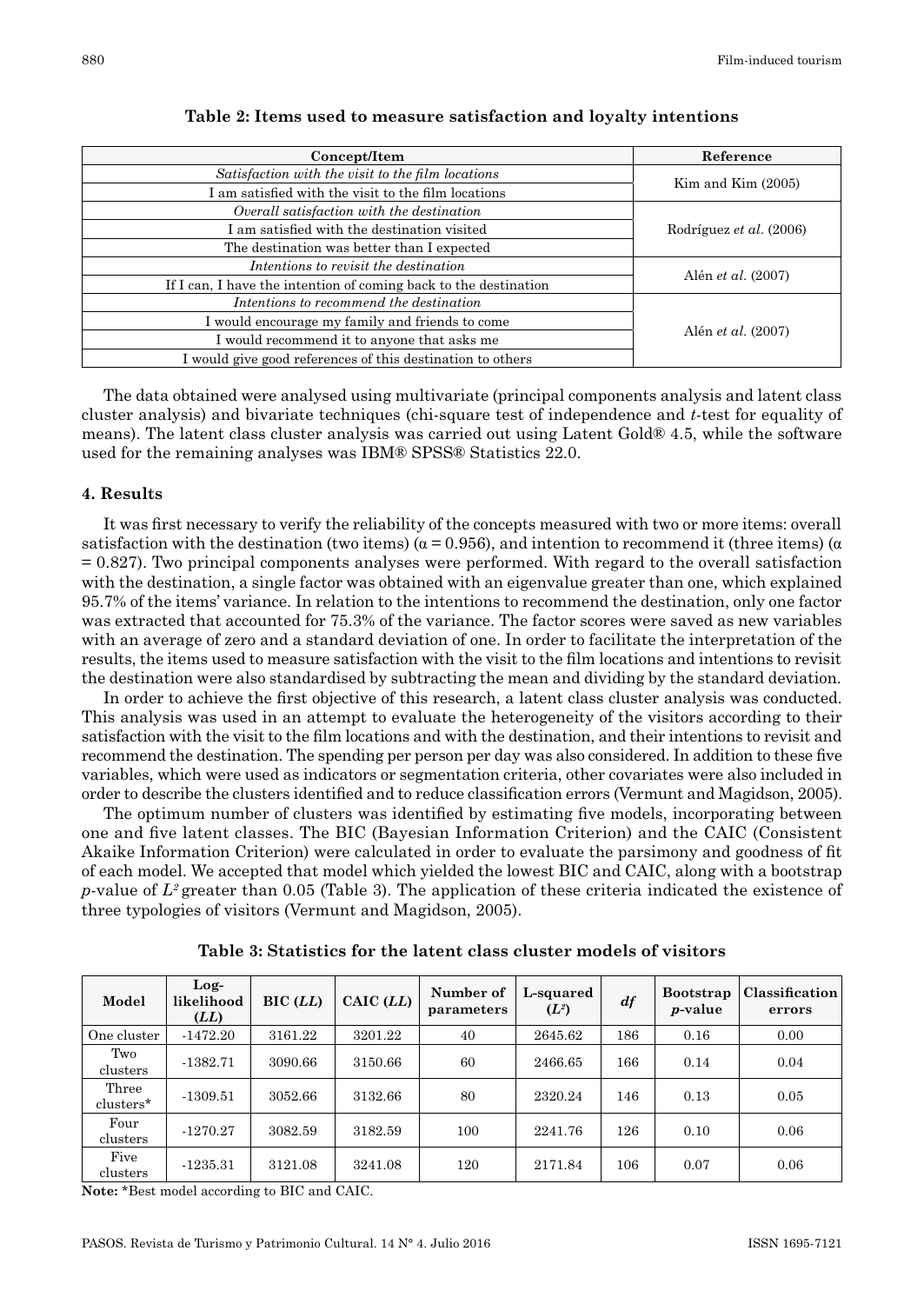After selecting the number of clusters, we evaluated the usefulness of the indicators and covariates (Table 4). The *p*-value associated with the robust Wald statistic was less than 0.05 for each indicator, indicating that these five variables make a significant contribution when dividing the visitors into three clusters. The covariates were also useful as regards profiling the segments obtained (*p*< 0.05).

| Concept                                           | Robust Wald<br>statistic | $\boldsymbol{p}$ | $R^2$ |
|---------------------------------------------------|--------------------------|------------------|-------|
| Indicator                                         |                          |                  |       |
| Satisfaction with the visit to the film locations | 24.69                    | 0.00             | 0.47  |
| Overall satisfaction with the destination         | 26.40                    | 0.00             | 0.17  |
| Intentions to revisit the destination             | 68.61                    | 0.00             | 0.41  |
| Intentions to recommend the destination           | 57.66                    | 0.00             | 0.40  |
| Spending per person per day                       | 6.27                     | 0.04             | 0.09  |
| Covariate                                         |                          |                  |       |
| Have you visited the film locations?              | 7.70                     | 0.02             | n.a.  |
| Degree of interest in the film                    | 36.54                    | 0.00             | n.a.  |
| Profile as regards films                          | 27.59                    | 0.00             | n.a.  |
| Age                                               | 36.13                    | 0.00             | n.a.  |
| Education level                                   | 34.70                    | 0.00             | n.a.  |

**Table 4: Significance of the indicators and covariates for the three clusters of visitors**

**Note:** n.a.: not applicable.

Table 5 shows the profiles of the three clusters of visitors and the sample profile. The features of each cluster are as follows:

- 1) Cluster 1. Enthusiasts of the film locations. This cluster, which is the most numerous, represents 40.3% of the sample. These visitors are those who showed the greatest level of satisfaction with the film locations (0.77 standard deviations above the mean of the sample) and are, together with the visitors in Cluster 3, those who had the highest spending per person per day. This group contains the highest percentage of people who visit the places that appear in the film (90.4%) as a result of their great interest in the film (7.78 out of 10). Moreover, almost 40% of them stated that they were great film buffs and were very interested in films in general. Considering the socio-demographic characteristics, this cluster contains the highest percentage of people between 25 and 34 years of age (48.9%) with a university education (40.6%).
- 2) Cluster 2. Destination lovers and disinterested in the film locations. The relative size of this group is 34.1%.These people are those most unsatisfied with the visit to the film locations (0.84 standard deviations below the mean of the sample), although they are the most satisfied with the destination as a whole and are those who will most probably revisit and recommend it (with scores in these three variables of approximately 0.4 standard deviations above the mean of the sample). Almost 90% of them did not visit the film locations and 69.7% indicated that they were not great film buffs. This cluster contains the highest proportion of visitors with a secondary (34.9%) and primary (9.4%) education.
- 3) Cluster 3. Disenchanted with both the destination and the film locations. This cluster contains 25.6% of the sample. These visitors are those who were most dissatisfied with the destination and who moreover had the least loyalty, since the scores in the variables related to intentions to revisit and recommend are below the mean of the sample by more than one standard deviation. More than 40% of them visited the film locations, although the vast majority were not great film buffs (82.7%). In relation to socio-demographic variables, 61.8% of them are between 35 and 54 years old, and they have predominantly professional and/or technical training (43.4%).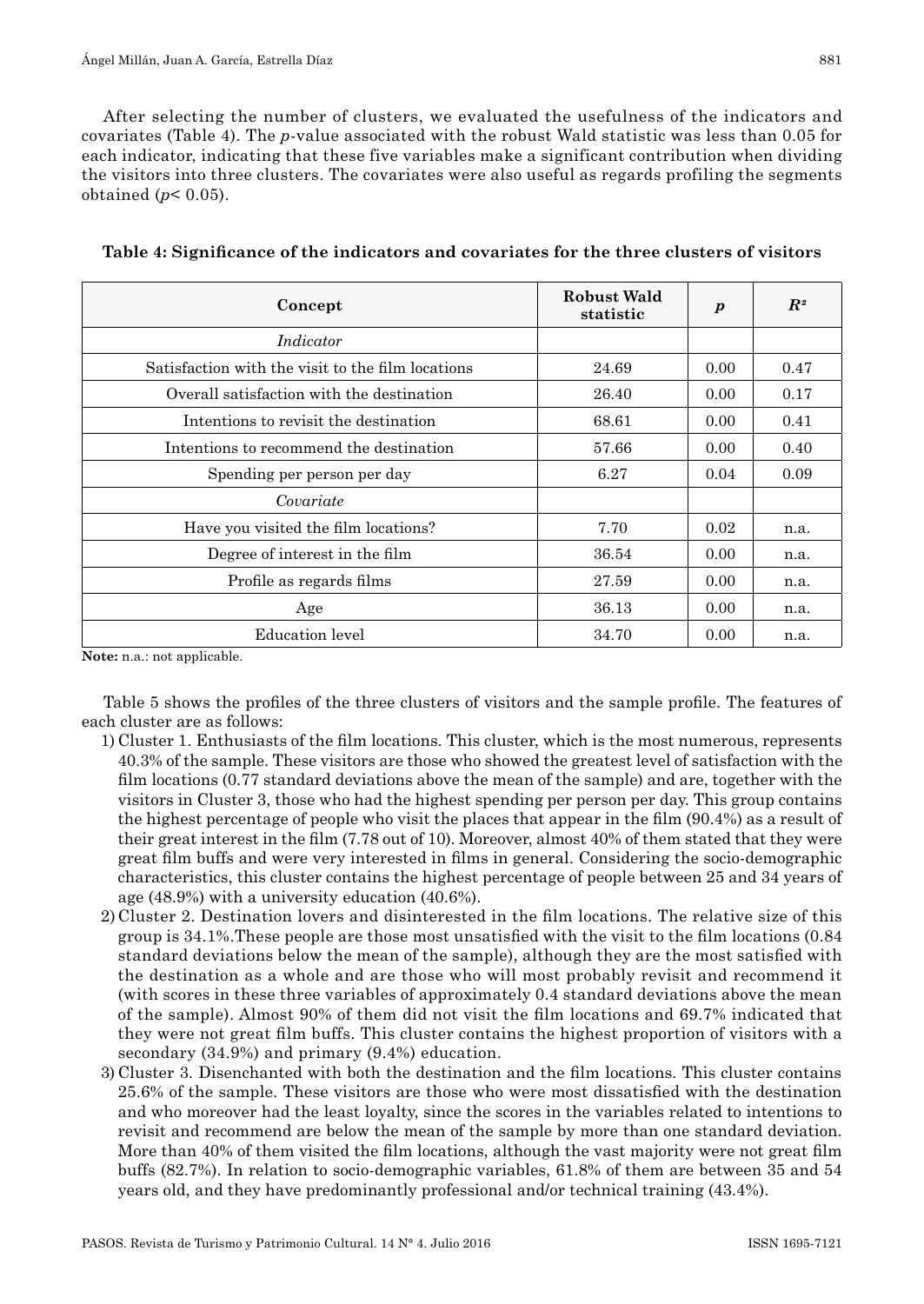## **Variable Cluster 1. Enthusiasts of the film locations (40.3%) Cluster 2. Destination lovers and disinterested in the film locations (34.1%) Cluster 3. Disenchanted with both the destination and the film locations (25.6%) Total** *Indicator* Satisfaction with the visit to the film locations  $0.77$  -0.84  $-0.12$  0.00 Overall satisfaction with the  $\frac{1}{\text{distribution}}$  0.11 0.00  $\frac{0.11}{0.00}$  0.41  $\frac{0.63}{0.00}$ Intentions to revisit the destination 0.39 0.39 0.42 -1.01 0.00 Intentions to recommend the destination destination 0.36 0.43 -1.01 0.00 Spending per person per day (€) Under 51  $29.2\%$   $53.8\%$   $27.6\%$   $36.7\%$  $51-100$  23.7% 24.7% 23.3% 23.9%  $101-200$  23.9% 14.1% 24.3% 20.8%  $201-300$  15.0% 5.0% 15.0% 15.8% 11.9%  $0$ ver 300  $\hspace{1.6cm} 8.1\%$   $\hspace{1.6cm} 1.5\%$   $\hspace{1.6cm} 8.9\%$   $\hspace{1.6cm} 6.2\%$ Do not know/no answer  $0.3\%$  0.8% 0.8% 0.2% 0.5% *Covariate* Have you visited the film locations?  $Yes$  90.4% 13.0% 40.4% 51.3% No  $9.6\%$   $9.6\%$  87.0% 59.6% 48.7% Degree of interest in the film Degree of interest in the film<br>  $(1=none; 10=very \, interested)$   $(7.78$   $4.15$   $5.87$   $5.87$   $6.05$ Profile as regards films I am a faithful follower of 1 am a faithful follower of the control of the 1.1% 1.1% 4.1% 1.8% 1.8% 1.8% I am a great film buff, and am greatly interested in films in general 39.6% 13.6% 7.3% 22.1% I am not a great film buff  $46.4\%$  69.7% 82.7% 64.2% Do not know/no answer 12.9% 12.5% 10.0% 11.9% Age Under 25  $-$  6.7% 10.8% 8.0% 8.0%  $25-34$  48.9% 35.7% 30.2% 30.2% 39.4%  $35.44$  and  $35.9\%$  and  $39.3\%$  and  $50.8\%$  and  $41.2\%$  $45-54$   $5.3\%$   $9.9\%$   $11.0\%$  8.4%  $55-64$  3.2% 3.0% 0.0% 2.2%  $0.04$  0.0% 1.4% 1.6% 0.8% Education level No studies  $1.1\%$   $1.4\%$   $1.4\%$   $0.0\%$   $0.9\%$ Primary 1.6% 7.6% 9.4% 5.3% 7.5% Secondary 19.0% 34.9% 26.0% 26.1% Professional/Technical training 31.7% 38.5% 43.4% 37.2% University 15.9% 15.9% 25.4% 28.3%

## **Table 5: Relative sizes and profiles of the three clusters of visitors**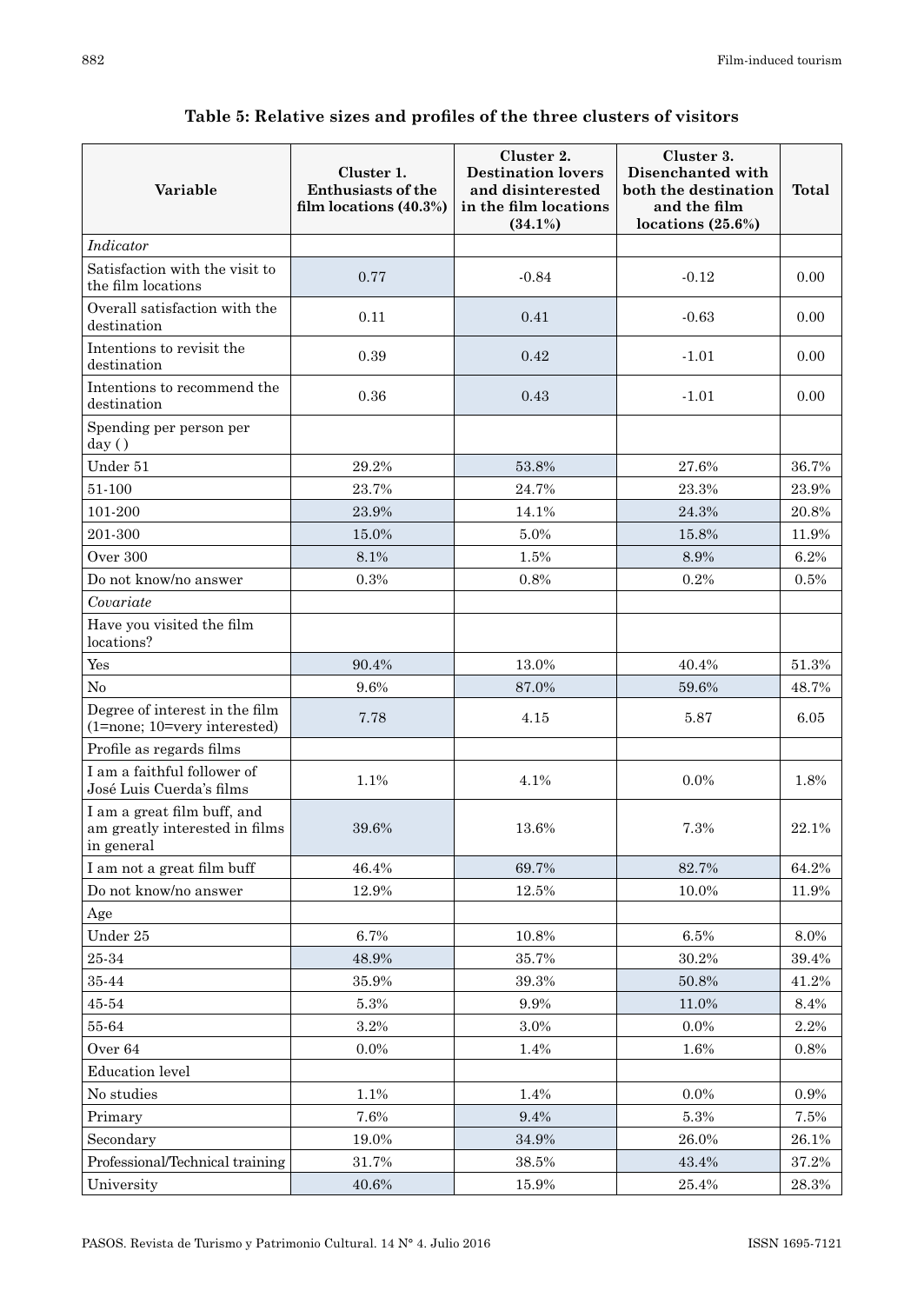In order to achieve the second objective, each visitor in the sample was assigned to a specific cluster. Table 6 shows the relative size of the three clusters identified before and after the launch of the film tour. The Pearson chi-square statistic is 38.79, with a level of significance of less than 0.05, thus allowing us to conclude that there are significant differences in the size of the three clusters identified between the two periods considered. The results shown in Table 6 indicate that the most significant effect of the launch of the film tour has been a drastic fall in the relative size of Cluster 2 (Destination lovers and disinterested in the film locations). The size of this cluster decreased by 40.4 percentage points (59.8% as opposed to 19.4%).

The size of Cluster 1 (Enthusiasts of the film locations) increased by 19.2 percentage points (28% as opposed to 47.2%). The degree of interest in visiting the film locations has consequently risen, but this increase does not sufficiently compensate for the decrease undergone by Cluster 2. In line with this, the negative effects of the launch of the film tour were also observed in Cluster 3 (Disenchanted with both the destination and the film locations), given that this cluster increased by 21.2 percentage points (12.2% as opposed to 33.4%). This evolution is alarming if we bear in mind that this cluster is formed of the most dissatisfied and disloyal visitors.

|                                                                             | Relative sizes                                         |                                                        |                   |  |  |
|-----------------------------------------------------------------------------|--------------------------------------------------------|--------------------------------------------------------|-------------------|--|--|
| Cluster                                                                     | Before the<br>launch of the<br>film tour $(n =$<br>82) | After the<br>launch of the<br>film tour $(n =$<br>144) | Total $(n = 226)$ |  |  |
| Cluster 1. Enthusiasts of the film locations                                | 28.0%                                                  | 47.2%                                                  | 40.3%             |  |  |
| Cluster 2. Destination lovers and disinterested<br>in the film locations    | 59.8%                                                  | 19.4%                                                  | 34.1%             |  |  |
| Cluster 3. Disenchanted with both the<br>destination and the film locations | 12.2%                                                  | 33.4%                                                  | 25.6%             |  |  |

**Table 6: Relative sizes of the three clusters of visitors before and after the launch of the film tour**

Finally, in relation to the third objective of this study, the results presented in Table 7 allow us to indicate that the overall satisfaction with the destination fell as a result of the promotional activities associated with the setting up of the film tour (*t*= 2.60, *p*< 0.05), and the same occurred with intentions to recommend the destination  $(t=2.90, p<0.05)$ . In the case of intentions to revisit the destination, there was no significant effect  $(t=1.24, p>0.05)$ .

| Table 7: Film tour's effects on satisfaction and loyalty intentions |  |  |  |
|---------------------------------------------------------------------|--|--|--|
|---------------------------------------------------------------------|--|--|--|

|                                              | M(SD)                                                         |                                                           |                      |                  | <b>T</b> -test for equality<br>of means |                  |  |
|----------------------------------------------|---------------------------------------------------------------|-----------------------------------------------------------|----------------------|------------------|-----------------------------------------|------------------|--|
| Concept                                      | <b>Before the</b><br>launch of<br>the film<br>tour $(n = 82)$ | After the<br>launch of<br>the film<br>tour $(n =$<br>144) | Total<br>$(n = 226)$ | $\boldsymbol{T}$ | $\boldsymbol{d}$ f                      | $\boldsymbol{p}$ |  |
| Overall satisfaction with the<br>destination | 0.23(1.19)                                                    | $-0.13(0.85)$                                             | 0.00(1.00)           | 2.60             | 224                                     | 0.01             |  |
| Intentions to revisit the<br>destination     | 0.12(1.27)                                                    | $-0.06(0.81)$                                             | 0.00(1.00)           | 1.24             | 224                                     | 0.22             |  |
| Intentions to recommend the<br>destination*  | 0.23(0.73)                                                    | $-0.13(1.11)$                                             | 0.00(1.00)           | 2.90             | 219.56                                  | 0.01             |  |

**Note:** \*The Levene's test for equality of variances indicated unequal variances  $(F = 26.50, p < 0.05)$ , and it was consequently necessary to adjust the t-statistic.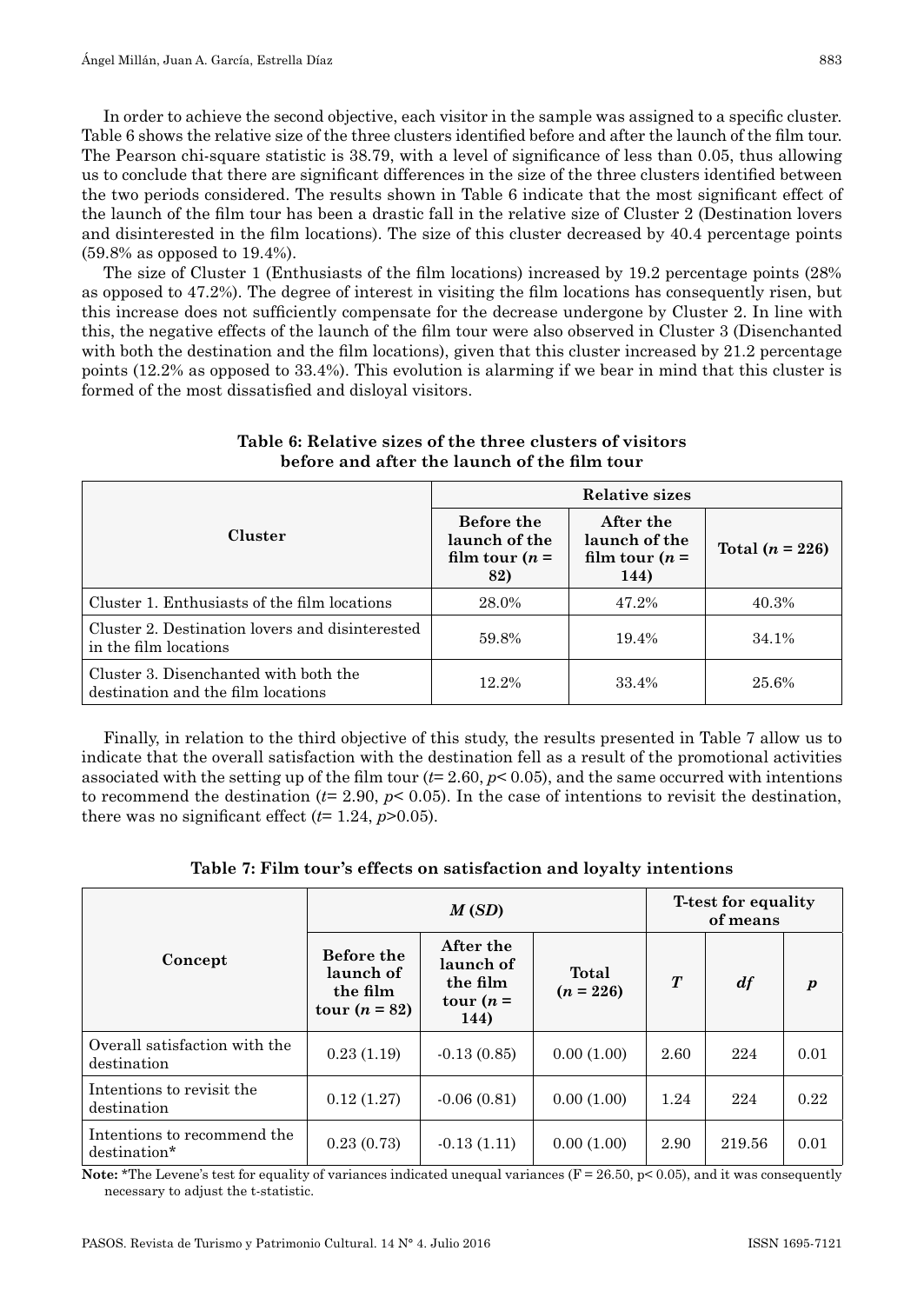## **5. Conclusions and recommendations**

The main objective of this study was to identify and describe the various segments of visitors to the destination according to their satisfaction and conative loyalty (intentions to recommend and revisit). Furthermore, this study evaluates whether the film tour's advertising campaign has had any effect on the relative size of the various segments of visitors to the destination, and determines whether the launch of the film tour has increased the destination's capacity to satisfy its visitors and attain their loyalty. To achieve this objective, this study has applied the latent class cluster analysis to identify segments of visitors. This analysis has been used in other market segmentation studies in tourism (Kemperman and Timmermans, 2006; García, 2013) and has significant advantages over other segmentation procedures (e.g. K-means clustering technique) (Picón *et al*., 2006). The implications of the findings are discussed in the following sections, which also identify some of the limitations of the study and suggest topics for further research.



## **Figure 1: Lack of fit: empirical evidence and practical implications**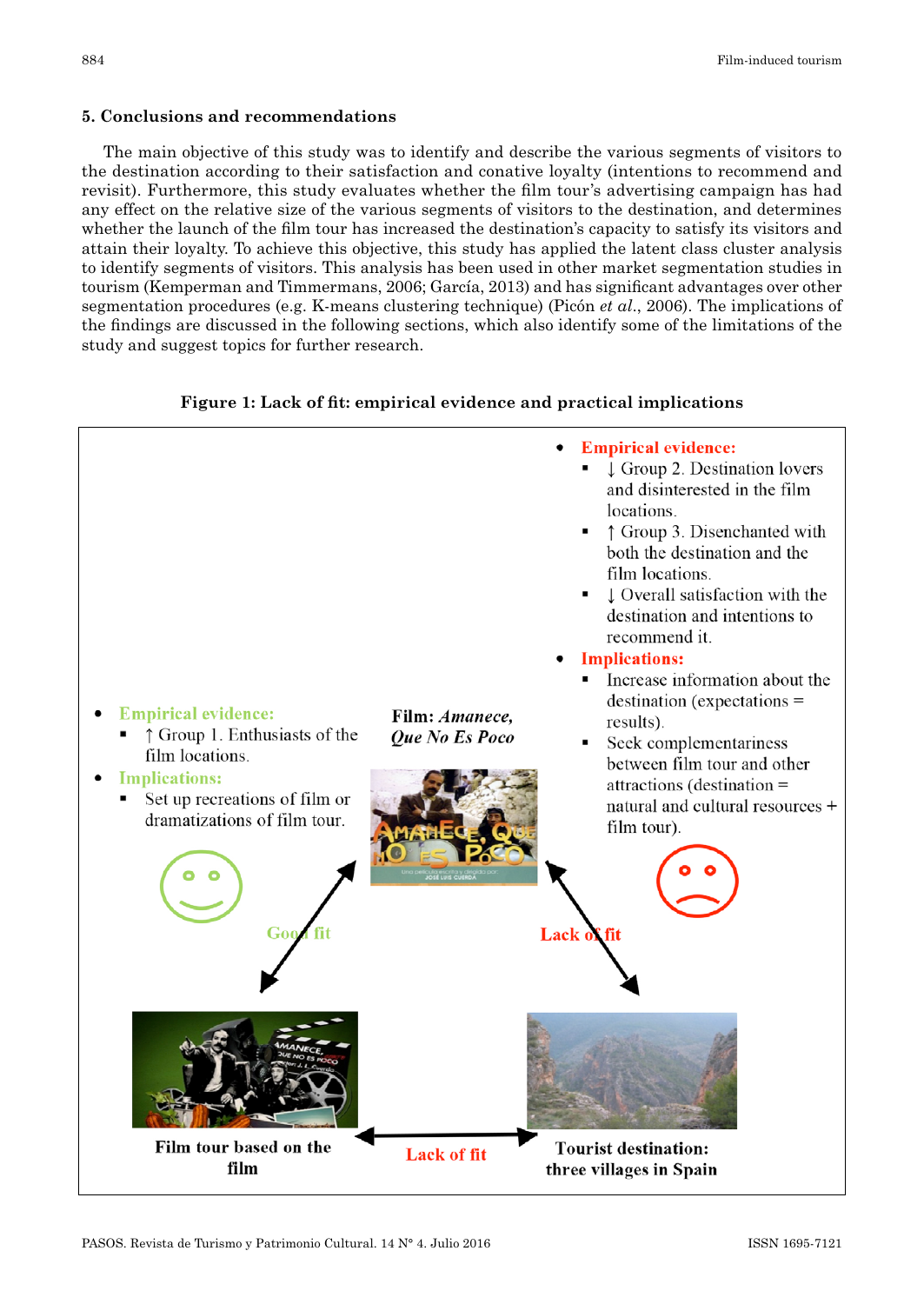The contribution made by this research is important to the academic field because of the lack of studies examining segments of visitors and the negative effects of a film tour. From an academic point of view, this study contributes towards bridging gaps in the research in the area of film-induced tourism since it proposes segmentation based on visitors' satisfaction and their loyalty intentions, which is fairly revealing when bearing in mind the lack of studies in this respect (Rittichainuwat and Rattanaphinanchai, 2015). Furthermore, this paper also provides empirical evidence of the negative effects that a lack of authenticity may have on the destination's competitiveness (Bolan *et al*., 2011). More specifically, and in agreement with previous research, we conclude that the image induced by the film is incongruent with the reality of the destination, and this lack of authenticity, as Tzanelli (2004) pointed out, determines that the overall satisfaction and intentions to recommend after experiencing the destination are reduced (Figure 1).

The main conclusions obtained after considering the three objectives are detailed as follows. Firstly, we have identified three clusters of visitors: 'Enthusiasts of the film locations', 'Destination lovers and disinterested in the film locations', and 'Disenchanted with both the destination and the film locations'. The destination marketing organizations (DMOs) could use the results presented in this paper to evaluate the importance of each cluster and develop strategies adapted to each of them. An appropriate interpretation of the factors that generate satisfaction with or loyalty towards the destination in each of these clusters would help the DMOs to develop the destination branding and positioning strategy.

Secondly, we have verified that the marketing activities during the launch of the film tour have provoked changes in the cluster sizes of visitors who travelled to the destination before and after the presentation of the film tour. More specifically, the cluster denominated as 'Destination lovers and disinterested in the film locations', which was characterised by visitors who were not film buffs but who were satisfied with the destination and greatly loyal to it, underwent a huge decrease in relative terms after the launch of the film tour. It has therefore been shown that the opening of the film tour considered in the study did not have a beneficial effect for the destination. Another negative effect of the creation of this film tour is the increase in the relative size of the 'Disenchanted with both the destination and the film locations'. The only cluster that underwent a growth after the launch of the film tour was the 'Enthusiasts of the film locations', which was principally composed of film buffs who were fans of the surrealist genre. However, although this cluster is highly satisfied with the tour, it is not as satisfied with the destination as a whole, and the increase in its size does not therefore significantly benefit the destination's competitive advantage.

Thirdly, we can state that the launch of the film tour has not achieved the expected results, since the overall satisfaction with the destination and its recommendation decreased after the presentation of the tour. This leads us to consider that the promotion of a destination via a film tour is not always effective. One possible explanation for these results may be that while the film's admirers are not so concerned about the complimentary elements or services at the film destination, some market segments expect a much higher level of quantity and quality of complementary tourism services. It may also simply be that the 'Destination lovers and disinterested in the film locations' cluster felt disappointed as a consequence of the changes that had occurred at the destination as a result of the creation of the film tour.

Another possible explanation may originate from the lack of fit between the film associated with the tour (surrealist genre and minority public) and the destination selected (located in a natural environment with tremendous ecotourism attractions). In the case analysed, there is a vast difference between the film and the intrinsic or real characteristics of the destination, and the visitor to the film tour does not consequently associate the destination with the images viewed in the film. In order to reduce this disconfirmation, it would be necessary for potential visitors to have more information at their disposal in terms of the intrinsic characteristics of the film destination before their visit. Thus, the expectations regarding the scenes from the film and the destination would not exceed the results that the destination can provide.

In general, all the evidence obtained leads us to conclude that the effects achieved have been very limited and that the film tour has not become the destination's most important attraction. The destination's heritage and natural resources have great potential as determining factors in its competitive positioning. A series of valid recommendations for both the promoters of the film tour considered and the DMOs have therefore emerged. On the one hand, when considering the effects of launching the film tour, it would be more effective to seek the complementariness between the film tour and the natural and heritage resources, thus creating touristic products that cover all the tourist attractions available. The key point would be to focus communication on promoting the destination in a global manner and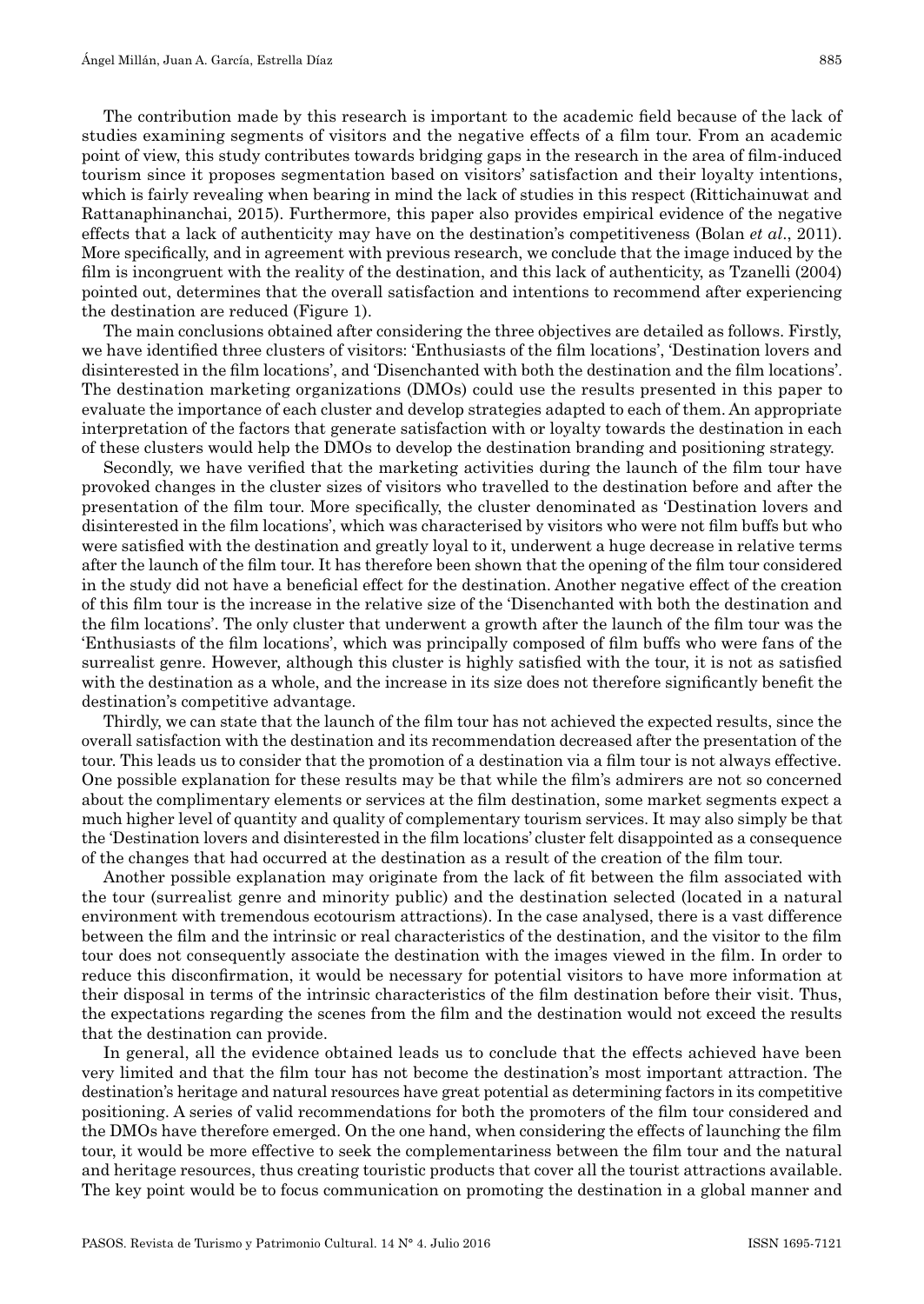not only on the basis of the film tour (Månsson, 2011).This could therefore extend the average duration of the stay and increase the tourists' levels of spending.

In spite of the theoretical and practical contributions of this study to film-induced tourism, it is necessary to consider a set of limitations. Firstly, the results of this research refer to a very specific film (a cult surrealist comedy). Future research might consequently consider films from other genres in order to analyse whether or not, in a context of lack of fit between film and destination, the effects on satisfaction and loyalty are similar to those described in this paper. Secondly, this research focuses its interest on variables which are the result of the experience with the destination (satisfaction and loyalty intentions), but it does not identify which specific experiences, considering both the film and the destination, lead the visitor to feel satisfied and to recommend a visit there. Furthermore, in future research it would be appropriate to consider other indicators in order to measure the effects associated with the launch of a film tour, such as the economic impact on the destination, and its notoriety or image.

## **References**

Alén, M.E., Rodríguez, L. and Fraiz, J.A.

2007. "Assessing tourist behavioral intentions through perceived service quality and customer satis‑ faction". *Journal of Business Research*, 60(2): 153-160.

Araújo, N.

2015. "De la economía de experiencias al turismo experiencial. Las series de ficción como creadoras de experiencias e inductoras a la visita de destinos turísticos". *Pasos: Revista de Turismo y Patrimonio Cultural*, 13(4): 959-964.

Araújo, N. and Fraiz, J.A.

- 2013. "Las series audiovisuales como herramienta promocional de un destino turístico: el caso de España". *Investigaciones Europeas de Dirección y Economía de la Empresa*, 19(1): 8-15.
- Bandyopadhyay, R.
- 2008. "Nostalgia, identity and tourism: Bollywood in the Indian diaspora". *Journal of Tourism and Cultural Change*, 6(2): 79-100.
- Barbosa, A.F. and Correia, S.M.
- 2013. "The role of cinema on the tourist destination image formation process". *Tourism & Management Studies*, 1(Special Issue): 40-53.
- Barroso, C., Martín, E. and Martín, D.
- 2007. "The influence of market heterogeneity on the relationship between a destination's image and tourists' future behaviour". *Tourism Management*, 28(1): 175-187.
- Beeton, S.
- 2004a. "Rural tourism in Australia has the gaze altered? Tracking rural images through film and tourism promotion". *International Journal of Tourism Research*, 6(3): 125-135.
- Beeton, S.
- 2004b. "The more things change…a legacy of film-induced tourism". In W. Frost, W.C. Croy and S. Beeton (Eds.), *Proceedings of the International Tourism and Media Conference* (pp. 4-14). Melbourne: Monash University Tourism Research Unit.

Beeton, S.

2005. *Film-Induced Tourism*. Clevedon: Channel View Publication.

Beeton, S.

2006. "Understanding film-induced tourism". *Tourism Analysis*, 11(3): 181-188.

Bolan, P., Boy, S. and Bell, J.

2011. "We've seen it in the movies; let's see if it's true. Authenticity and displacement in film-induced tourism". *Worldwide Hospitality and Tourism Themes*, 3(2): 102-116.

Buchmann, A., Moore, K. and Fisher, D.

2010. "Experiencing film tourism. Authenticity & fellowship". *Annals of Tourism Research*, 37(1): 229-248. Carl, D., Kindon, S. and Smith, K.

2007. "Tourist's experiences of film locations: New Zealand as middle earth". *Tourism Geographies*, 9(1): 49-63.

Connell, J.

2012. "Film tourism-Evolution, progress and prospects". *Tourism Management*, 33(5): 1007-1029. Connell, J. and Meyer, D.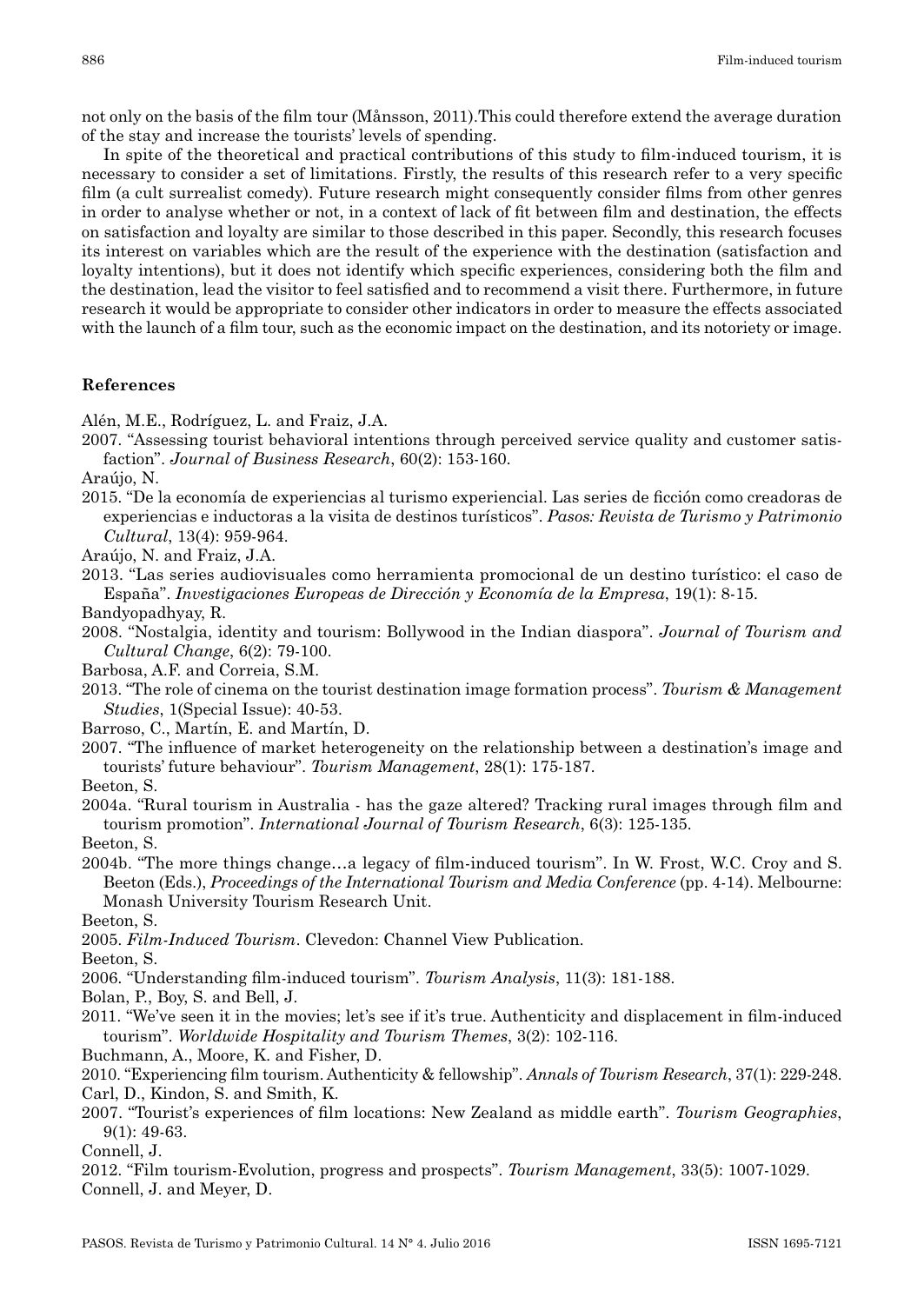- 2009. "Balamory revisited: An evaluation of the screen tourism destination-tourist nexus". *Tourism Management*, 30(2): 194-207.
- Fandos, J.C., Sánchez, J., Moliner, M.A. and Estrada, M.
- 2011. "La lealtad del consumidor en el sector financiero". *Innovar*, 21(39): 39-52.

Flores, D.

2015. "Turismo cinematográfico y desarrollo económico local. El festival de cine de Huelva". *Cuadernos de Turismo*, 36: 175-196.

García, J.A.

- 2013. "Market segmentation based on time use: an empirical analysis in the historic city of Toledo, Spain". *Current Issues in Tourism*, doi: 10.1080/13683500.2013.842205
- Hahm, J. and Wang, Y.
- 2011. "Film-induced tourism as a vehicle for destination marketing: Is it worth the efforts?" *Journal of Travel & Tourism Marketing*, 28(2): 165-179.
- Hudson, S., Wang, Y. and Moreno, S.
- 2011. "The influence of a film on destination image and the desire to travel: A cross-cultural comparison". *International Journal of Tourism Research*, 13(2): 177-190.
- Kemperman, A. D. A. M. and Timmermans, H.J. P.
- 2006. "Preferences, benefits, and park visits: A latent class segmentation analysis". *Tourism Analysis*, 11(4): 221-230.
- Kim, H., and Kim, W.G.
- 2005. "The relationship between brand equity and firms' performance in luxury hotels and chain restaurants". *Tourism Management*, 26(4): 549-560.
- Kim, S.
- 2010. "Extraordinary experience: Re-enacting and photographing at screen-tourism locations". *Tourism and Hospitality Planning & Development*, 7(1): 59-75.
- 2012a. "Audience involvement and film tourism experiences: Emotional places, emotional experiences". *Tourism Management*, 33(2): 387-396.
- 2012b. "The relationships of on-site film-tourism experiences, satisfaction, and behavioural intentions: The case of Asian audience's responses to a Korean historical TV drama". *Journal of Travel & Tourism Marketing*, 29(5): 472-484.

Kim, S., Lee, H. and Chon, K.

- 2010. "Segmentation of different types of Hallyu tourists using a multinomial model and its marketing implications". *Journal of Hospitality and Tourism Research*, 34(3): 341-363.
- Kim, S., Long, P. and Robinson, M.
- 2009. "Small screen, big tourism: The role of popular Korean television dramas in South Korean tourism". *Tourism Geographies*, 11(3): 308-333.

Kozak, M.

2001. "Repeaters' behavior at two distinct destinations". *Annals of Tourism Research*, 28(3): 784-807.

Lu, L., Chi, C.G. and Liu, Y.

2015. "Authenticity, involvement, and image: Evaluating tourist experiences at historic districts". *Tourism Management*, 50: 85-96.

Macionis, N.

2004. "Understanding the film-induced tourist". In W. Frost, W.C. Croy and S. Beeton (Eds.), *Proceedings of the International Tourism and Media Conference* (pp. 86-97). Melbourne: Monash University Tourism Research Unit.

Macionis, N. and Sparks, B.

2009. "Film-induced tourism: An incidental experience". *Tourism Review International*, 13(2): 93-101. Månsson, M.

2011. "Mediatized tourism". *Annals of Tourism Research*, 38(4): 1634-1652.

Meleddu, M., Paci, R. and Pulina, M.

2015. "Repeated behaviour and destination loyalty". *Tourism Management*, 50: 159-171.

- Meng, F., Tepanon, Y. and Uysal, M.
- 2008. "Measuring tourist satisfaction by attribute and motivation: The case of a nature-based resort". *Journal of Vacation Marketing*, 14(1): 41-56.

O'Connor, N., Flanagan, S. and Gilbert, D.

2008. "The integration of film-induced tourism and destination branding in Yorkshire, UK". International *Journal of Tourism Research*, 10(5): 423-437.